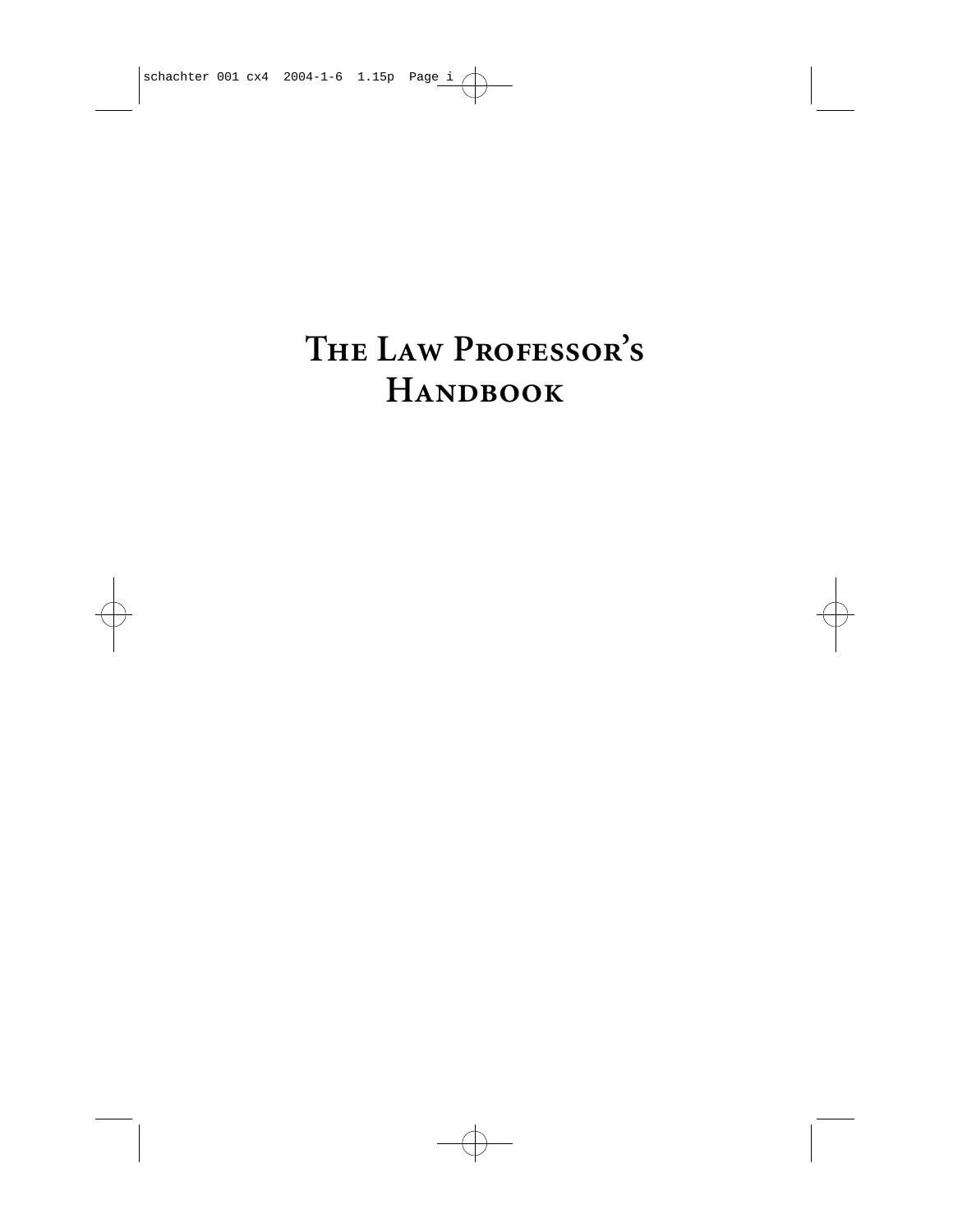$\begin{tabular}{|l|l|l|} \hline \texttt{schachter 001 cx4} & 2004-1-6 & 1.15p \texttt{ Page}_i \\ \hline \end{tabular}$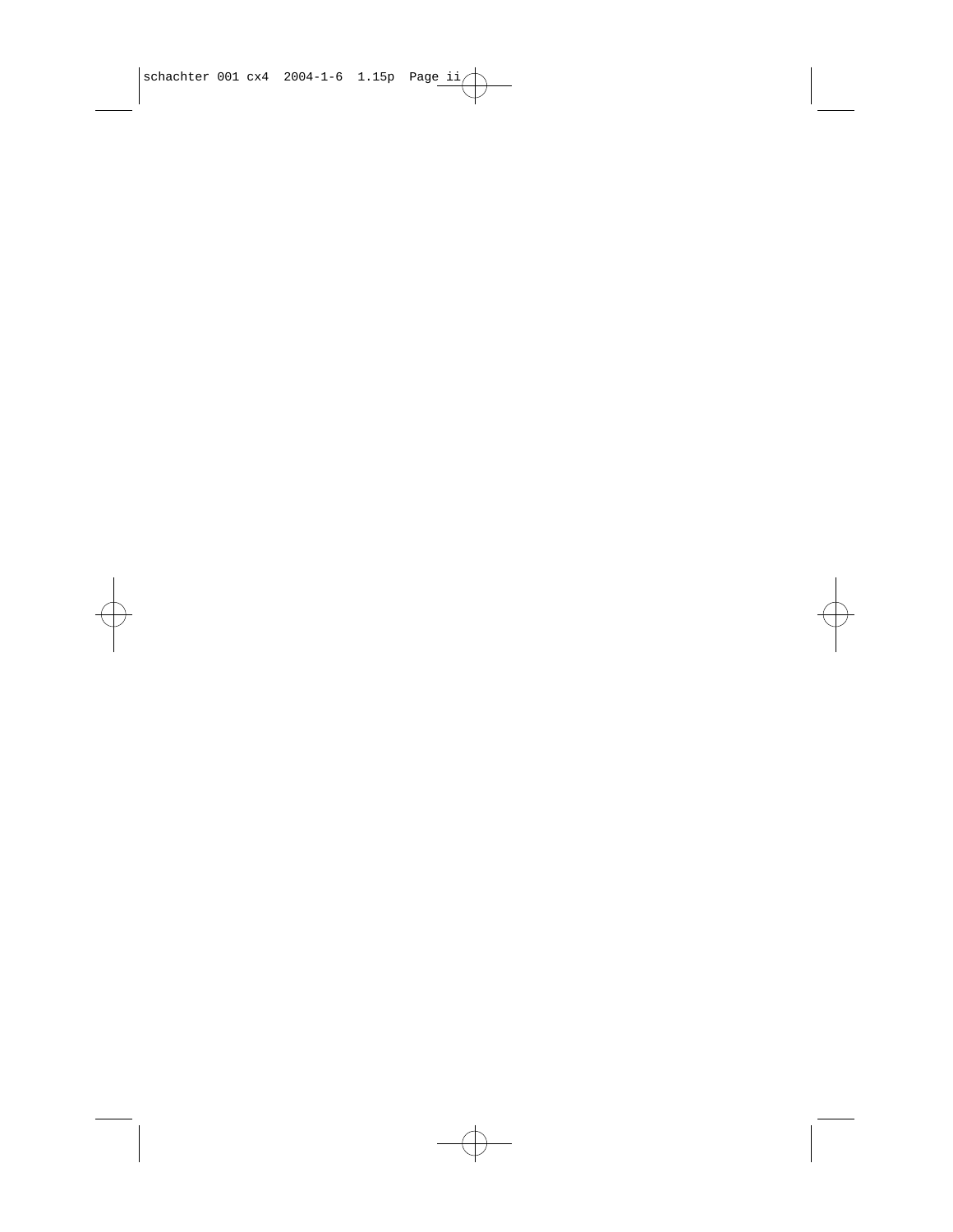## **The Law Professor's** HANDBOOK

*A Practical Guide to Teaching Law*

Madeleine Schachter

Carolina Academic Press Durham, North Carolina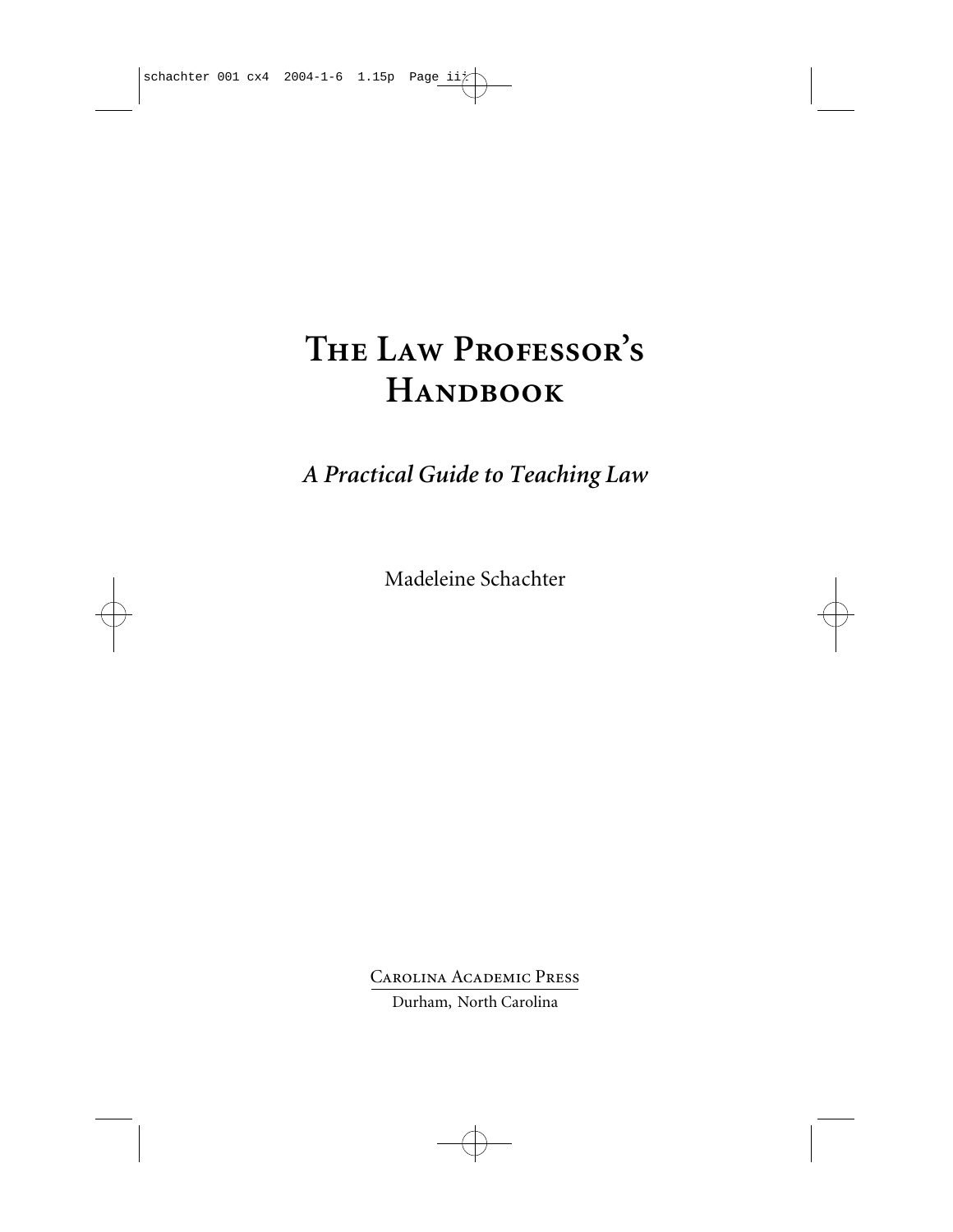schachter 001  $cx4$  2004-1-6 1.15p Page

Copyright © 2004 Madeleine Schachter All Rights Reserved.

**Library of Congress Cataloging-in-Publication Data** Schachter, Madeleine. The law professor's handbook: a practical guide to teaching law / by Madeleine Schachter. p. cm. Includes bibliographical references and index. ISBN 0-89089-550-3

1. Law—Study and teaching—United States. 2. Law teachers—United States—Handbooks, manuals, etc. I. Title.

KF272.S29 2003 340'.071'173—dc22

2003065395

Carolina Academic Press 700 Kent Street Durham, NC 27701 Telephone (919) 489-7486 Fax (919) 493-5668 www.cap-press.com

Printed in the United States of America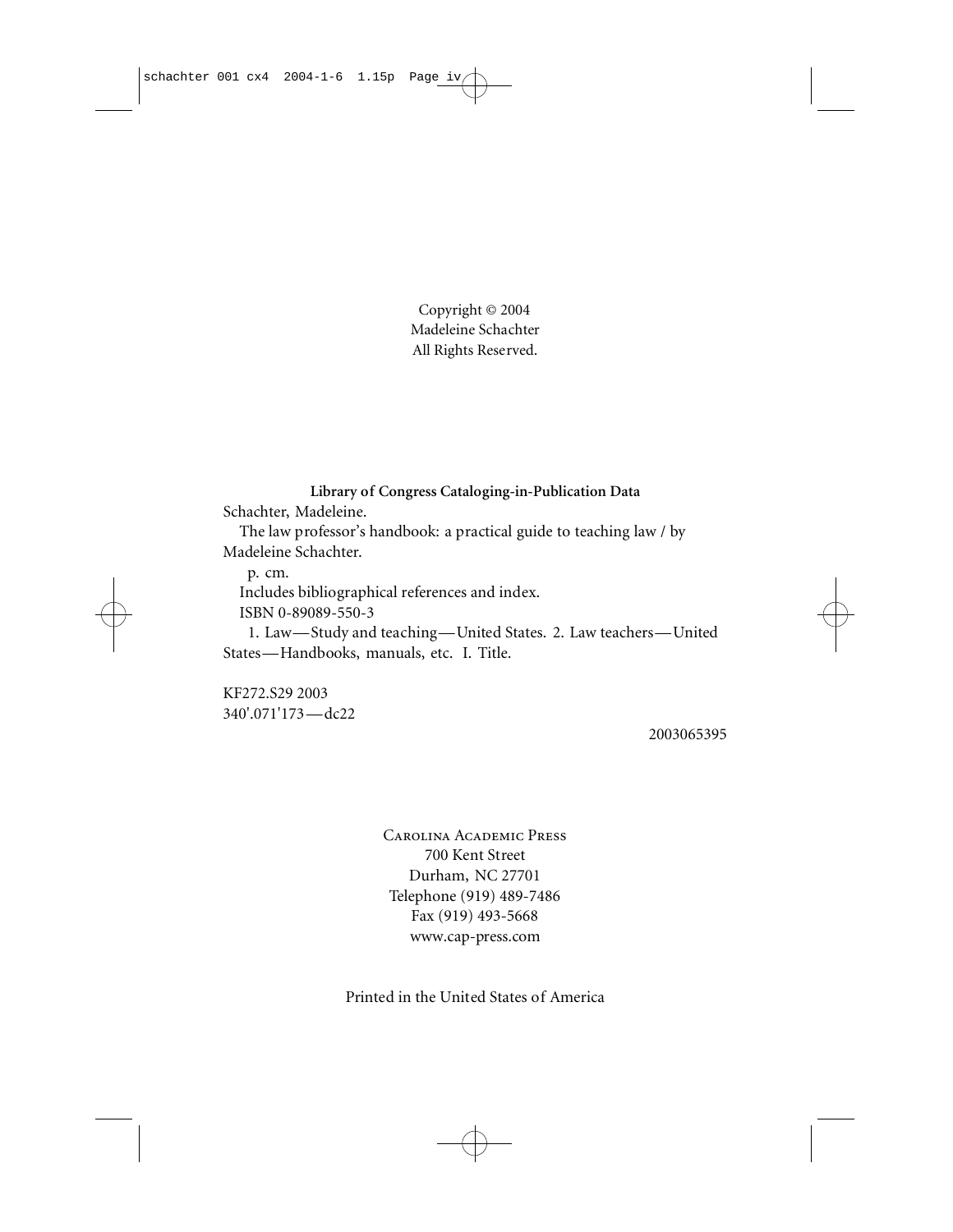for David Stagliano,<br>Mark and Emily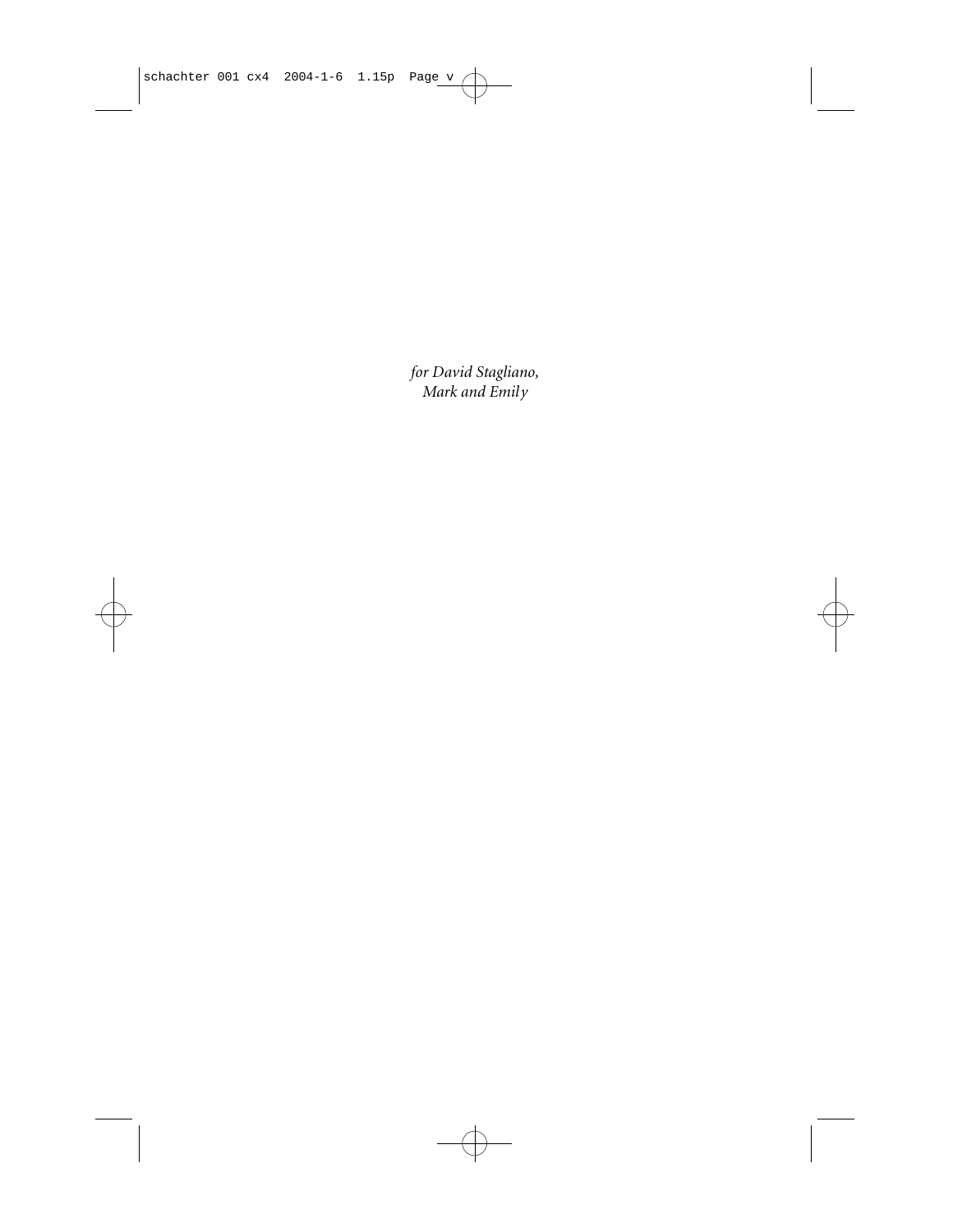$\begin{tabular}{|l|l|l|} \hline \texttt{schachter 001 cx4} & 2004-1-6 & 1.15p \texttt{ Page vi} \\\hline \end{tabular}$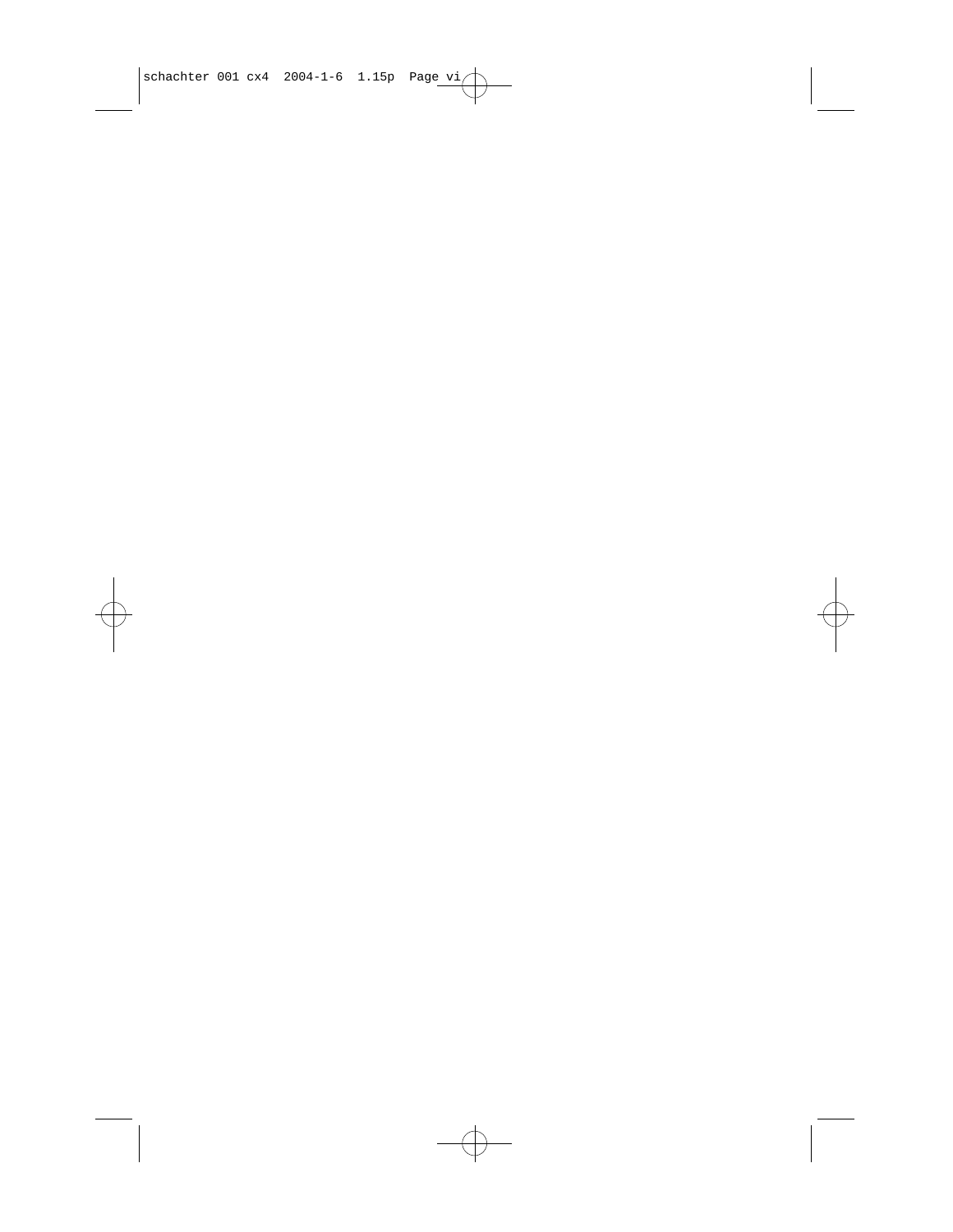# **Table of Contents**

| Introduction                                | 3  |
|---------------------------------------------|----|
| The Decision to Teach<br>Chapter 1          | 9  |
| Motivations for Teaching                    | 9  |
| The Learning Process                        | 13 |
| The Law School Experience                   | 13 |
| Objectives for the Professor                | 15 |
| The Application Process                     | 18 |
| <b>Information About Law Schools</b>        | 18 |
| Becoming a Candidate for a Faculty Position | 20 |
| Accepting a Position                        | 26 |
| The Full-Time Position                      | 26 |
| The Adjunct Position                        | 29 |
| Preparation to Assume the Position          | 31 |
| Familiarizing Yourself with the School      | 31 |
| Keeping Up With Legal Developments          | 33 |
| <b>Selected Resources</b>                   | 36 |
| Designing the Course<br><b>Chapter 2</b>    | 41 |
| Defining Objectives and                     |    |
| Drafting the Course Description             | 41 |
| Formulating the Course Curriculum           | 43 |
| Creating the Syllabus                       | 43 |
| The Faculty Web-Site                        | 47 |
| Selection of Course Materials               | 50 |
| Casebooks                                   | 50 |
| Print Editions                              | 50 |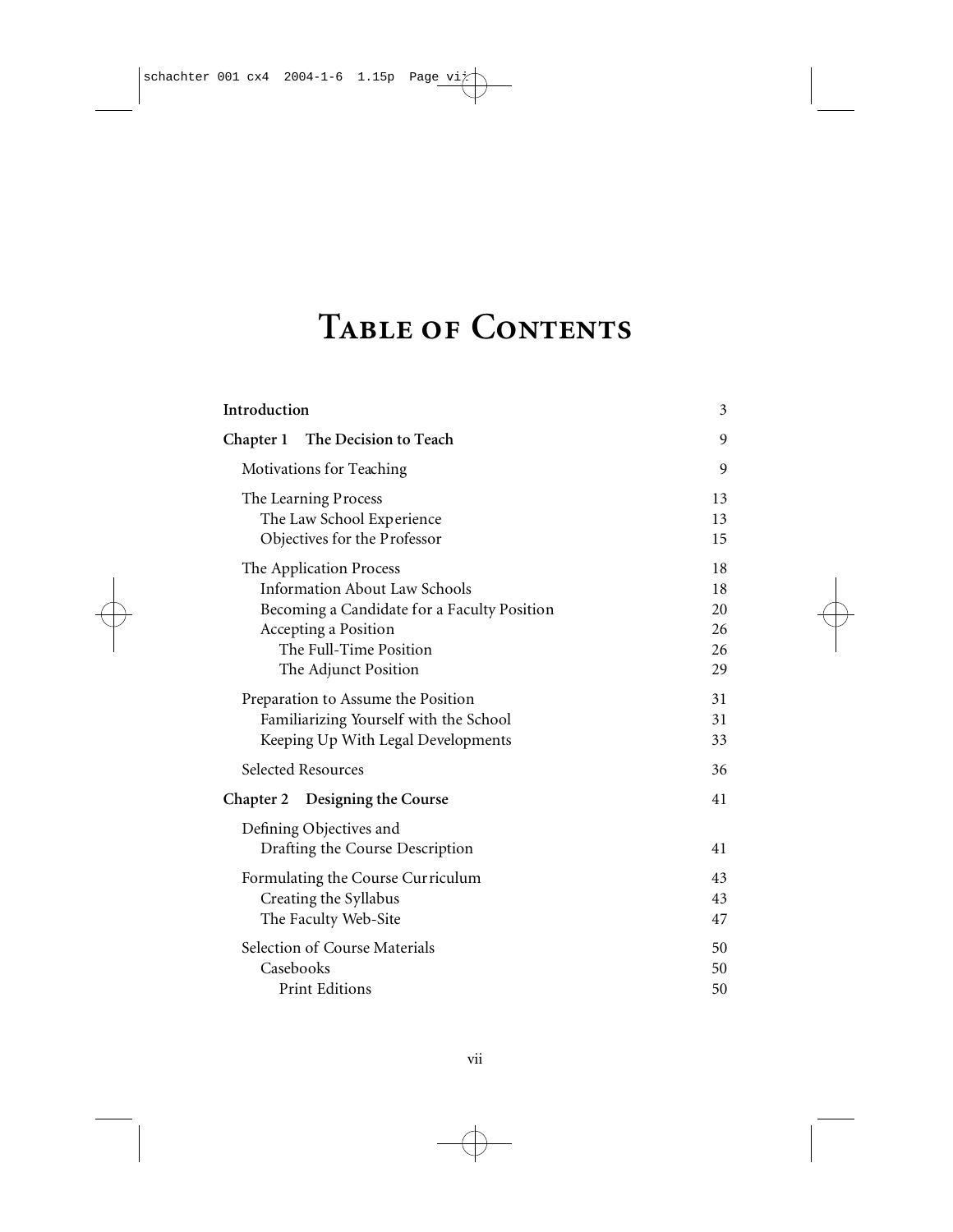#### viii CONTENTS

| CD-ROMs                                                    | 52  |
|------------------------------------------------------------|-----|
| <b>Customized Texts</b>                                    | 53  |
| Coursepacks and Handouts                                   | 53  |
| Web-Based Books, E-Books, and Tutorials                    | 54  |
| Legal Considerations for Authors                           | 63  |
| <b>Intellectual Property Considerations</b>                | 63  |
| Using Others' Works                                        | 63  |
| Use of Your Work By Others                                 | 73  |
| Defamation and Privacy Issues                              | 74  |
| Professional Ethics and Professional Responsibility Issues | 76  |
| Course Requirements                                        | 79  |
| Written Requirements                                       | 79  |
| Examinations                                               | 79  |
| Papers                                                     | 79  |
| Class Contribution                                         | 82  |
| Attendance                                                 | 82  |
| Class Participation                                        | 83  |
| Discussion Leaders                                         | 84  |
| <b>Student Presentations</b>                               | 85  |
| <b>Selected Resources</b>                                  | 86  |
| Chapter 3<br><b>Conducting Classes</b>                     | 91  |
| <b>Logistical Aspects</b>                                  | 91  |
| Classroom Facilities                                       | 91  |
| Registration                                               | 92  |
| Oversubscribed Classes                                     | 92  |
| Requests to Audit Classes                                  | 93  |
| Seating Arrangements                                       | 93  |
| Recordation of Class Lectures                              | 94  |
| Collaborative Teaching                                     | 95  |
| <b>Guest Lecturers</b>                                     | 96  |
| Team Teaching                                              | 98  |
| Teaching Assistants and Student Coaches                    | 100 |
| <b>Study Groups</b>                                        | 100 |
| Integration of Electronic and Media Tools                  | 102 |
| In-Class Lecture Enhancements                              | 109 |
| The Chalkboard, the Dry-Erase Board, and the Easel         | 109 |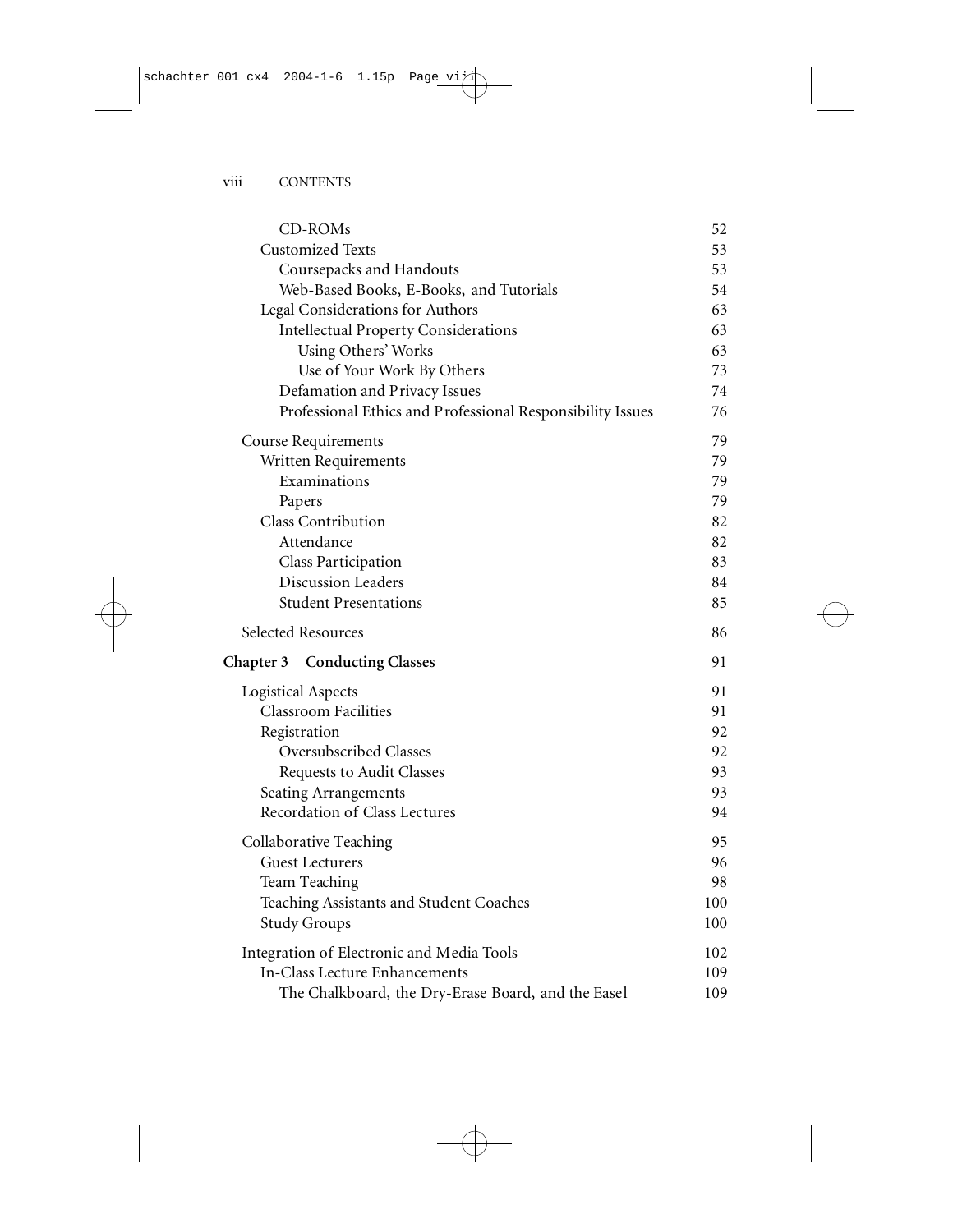schachter 001 cx4 2004-1-6 1.15p Page ix

#### CONTENTS ix

| Overhead Transparencies and Graphic Presentation Programs | 110 |
|-----------------------------------------------------------|-----|
| Videotapes, Film, and Audio Materials                     | 113 |
| Interactive Learning Devices and                          |     |
| Computer Assisted Information                             | 115 |
| The Virtual Law Class and Distance Education              | 117 |
| Asynchronous Methods                                      | 121 |
| The Discussion Board                                      | 121 |
| <b>E-Mail Messages</b>                                    | 124 |
| Newsgroups, Mailing Lists, and E-Conferencing             | 124 |
| Synchronous Methods                                       | 126 |
| Chatrooms                                                 | 126 |
| Webcasts                                                  | 128 |
| <b>Class Sessions</b>                                     | 128 |
| <b>Planning Course Sessions</b>                           | 128 |
| <b>Articulating Session Objectives</b>                    | 128 |
| Allocating Course Material to Class Sessions              | 130 |
| Techniques for Lectures and Discussion Management         | 133 |
| Teaching Through Lecture and Discussion                   | 133 |
| Stimulating and Managing Class Dialogue                   | 138 |
| Eliciting the Test                                        | 140 |
| Virtually Universally Applicable Questions                | 141 |
| Building On and Integrating the Holding                   | 144 |
| Advocating the Opposing Position                          | 145 |
| <b>Offering Context</b>                                   | 145 |
| Shifting the Context                                      | 147 |
| Segregating the Class for Comparative Commentary          | 150 |
| Keeping the Class Attentive                               | 151 |
| Pedagogical Techniques                                    | 152 |
| The Socratic and Case Methods                             | 154 |
| Hypotheticals, Case Studies, and Simulations              | 158 |
| The Problem Solving Method                                | 161 |
| Collaborative Learning Tasks                              | 162 |
| Excursions                                                | 171 |
| Games and Gimmicks                                        | 172 |
| Cultivating Practitioner and Theoretician                 | 173 |
| <b>Experiential Training</b>                              | 174 |
| Professionalism, Professional Responsibility,             |     |
| and Pro Bono Activities                                   | 178 |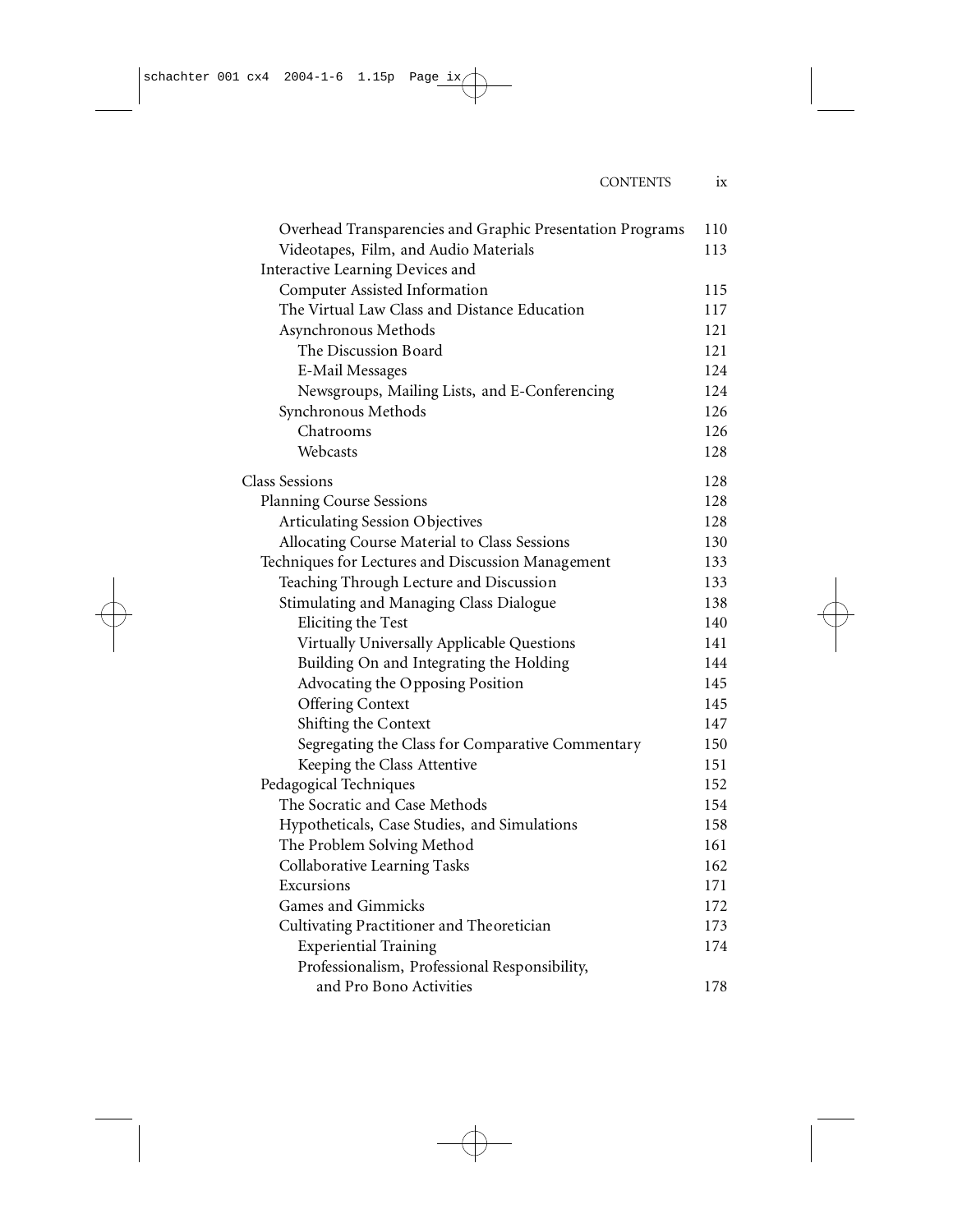#### x CONTENTS

| The Semester's Classes                                  | 181 |
|---------------------------------------------------------|-----|
| The First Class                                         | 181 |
| Segues and Transitions                                  | 184 |
| Faculty Self-De-Briefing                                | 184 |
| The Final Class                                         | 185 |
| <b>Selected Resources</b>                               | 187 |
| Chapter 4<br>Class Assessment and Evaluation of Faculty | 191 |
| <b>Evaluation of Students</b>                           | 191 |
| Methods of Evaluation                                   | 192 |
| Written Methods                                         | 192 |
| Examinations                                            | 192 |
| Crafting an Exam                                        | 195 |
| Grading the Exam                                        | 200 |
| Papers                                                  | 202 |
| Class Contribution                                      | 204 |
| Attendance                                              | 204 |
| Class Participation                                     | 205 |
| Methods and Timing of Conveying Feedback                | 206 |
| <b>Written Comments</b>                                 | 207 |
| <b>Student Conferences</b>                              | 208 |
| Self-Evaluation                                         | 208 |
| Peer Evaluation                                         | 210 |
| Review of Model Answers                                 | 210 |
| <b>Grading Standards</b>                                | 211 |
| <b>General Guidelines</b>                               | 211 |
| <b>Grading Methodologies</b>                            | 213 |
| <b>Absolute Grading Systems</b>                         | 213 |
| Relative Or Norm-Referenced Grading Systems             | 214 |
| <b>Grading Curves</b>                                   | 214 |
| The Standard Deviation Method                           | 215 |
| T-Scores                                                | 216 |
| The Gap Method                                          | 216 |
| Submission of Grades                                    | 216 |
| Academic Integrity                                      | 217 |
| <b>Faculty Assessment</b>                               | 222 |
| Self-Assessment Techniques                              | 222 |
| <b>Student Assessment of Faculty</b>                    | 224 |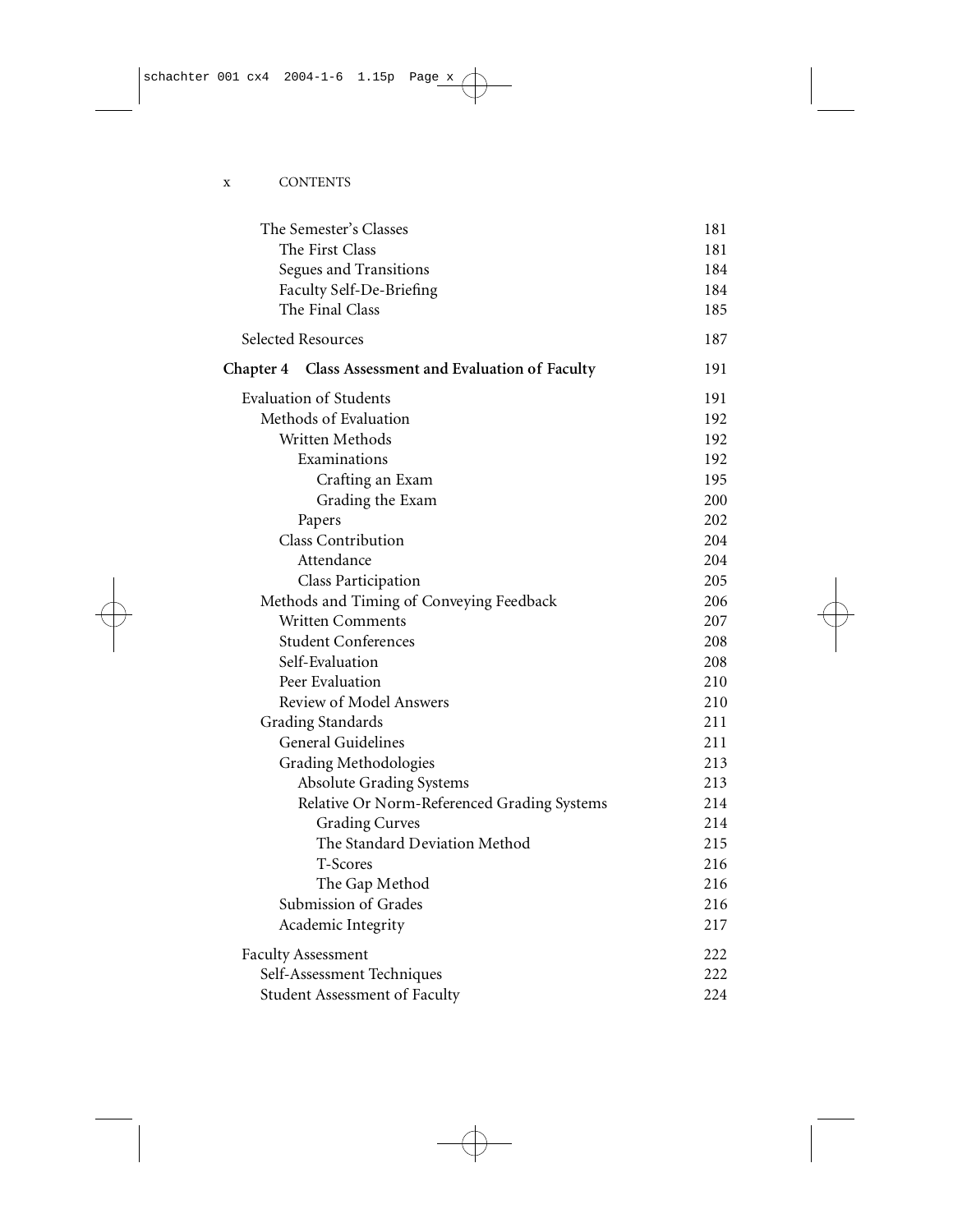| <b>CONTENTS</b> |  |
|-----------------|--|
|                 |  |

| Administrative and Peer Evaluation                                                                                                                                                                                                                                                                                                                                                                                                                                                                         | 225                                                                                                   |
|------------------------------------------------------------------------------------------------------------------------------------------------------------------------------------------------------------------------------------------------------------------------------------------------------------------------------------------------------------------------------------------------------------------------------------------------------------------------------------------------------------|-------------------------------------------------------------------------------------------------------|
| <b>Selected Resources</b>                                                                                                                                                                                                                                                                                                                                                                                                                                                                                  | 226                                                                                                   |
| Chapter 5<br><b>Interacting with Students</b>                                                                                                                                                                                                                                                                                                                                                                                                                                                              | 229                                                                                                   |
| Relating as a Professor to Students                                                                                                                                                                                                                                                                                                                                                                                                                                                                        | 229                                                                                                   |
| Accessibility to Students                                                                                                                                                                                                                                                                                                                                                                                                                                                                                  | 230                                                                                                   |
| Special Student Needs<br><b>Student Difficulties</b><br>Academic Challenges<br>Substantive Challenges<br>Technological and Legal Research Challenges<br>Addressing Challenges to Grades<br>Challenges Relating to Student Temperaments<br>Inattention<br>Disruptions<br><b>Public Speaking Concerns</b><br>Personal or Stress-Related Difficulties<br>Career Advice and Student Employment<br>Offering Employment to Students<br>Serving as a Reference<br><b>Advising Students About Career Decisions</b> | 233<br>233<br>233<br>233<br>235<br>237<br>240<br>241<br>242<br>243<br>245<br>246<br>246<br>247<br>247 |
| <b>Selected Resources</b>                                                                                                                                                                                                                                                                                                                                                                                                                                                                                  | 248                                                                                                   |
| Conclusion                                                                                                                                                                                                                                                                                                                                                                                                                                                                                                 | 251                                                                                                   |
| Selected Resources: General                                                                                                                                                                                                                                                                                                                                                                                                                                                                                | 253                                                                                                   |
| <b>Checklist of Administrative Tasks</b>                                                                                                                                                                                                                                                                                                                                                                                                                                                                   | 257                                                                                                   |
| Acknowledgements                                                                                                                                                                                                                                                                                                                                                                                                                                                                                           | 261                                                                                                   |
| About the Author                                                                                                                                                                                                                                                                                                                                                                                                                                                                                           | 263                                                                                                   |
| Index                                                                                                                                                                                                                                                                                                                                                                                                                                                                                                      | 265                                                                                                   |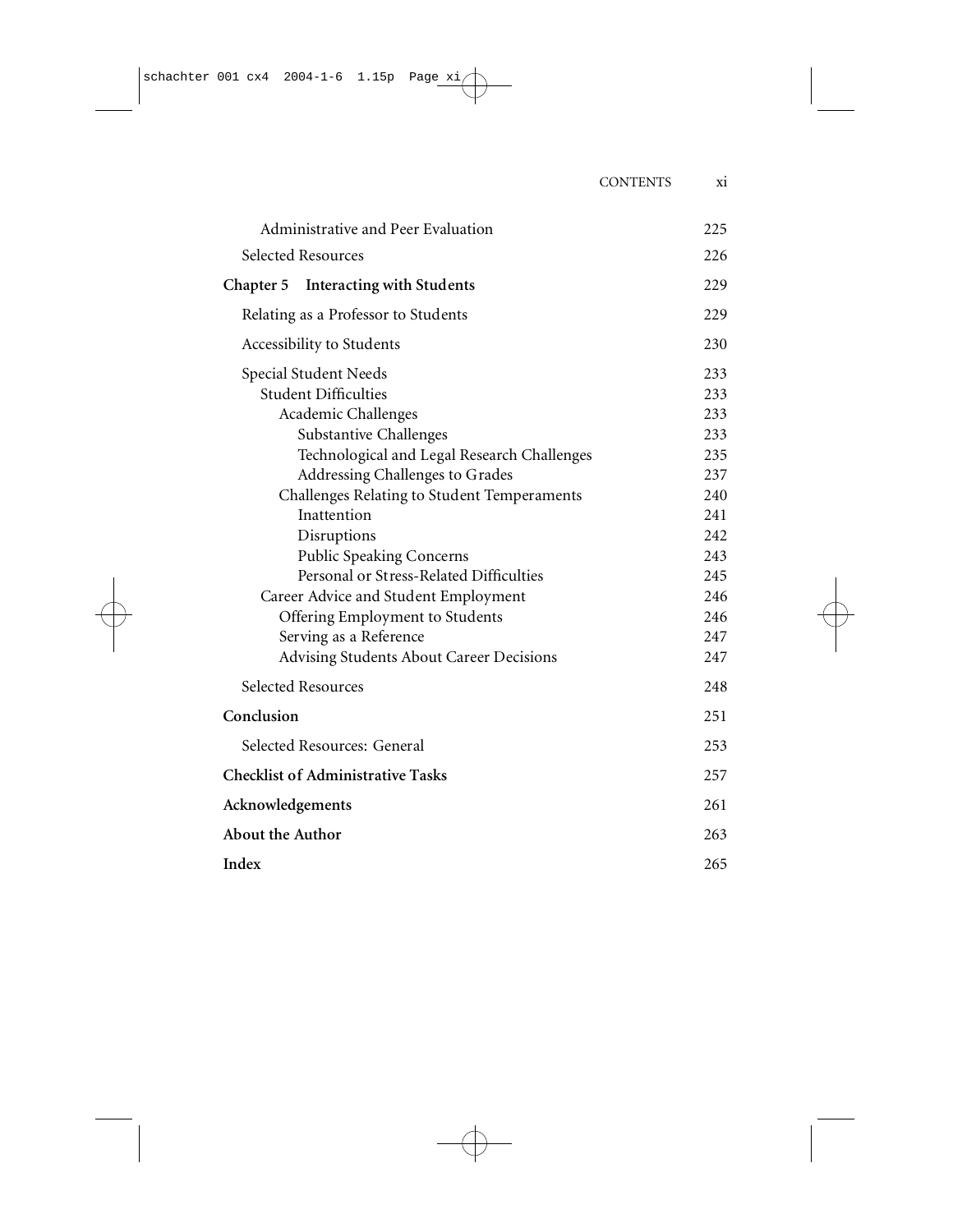$\begin{tabular}{|l|l|l|} \hline \texttt{schachter 001 cx4} & 2004-1-6 & 1.15p \texttt{ Page }xi\end{tabular}$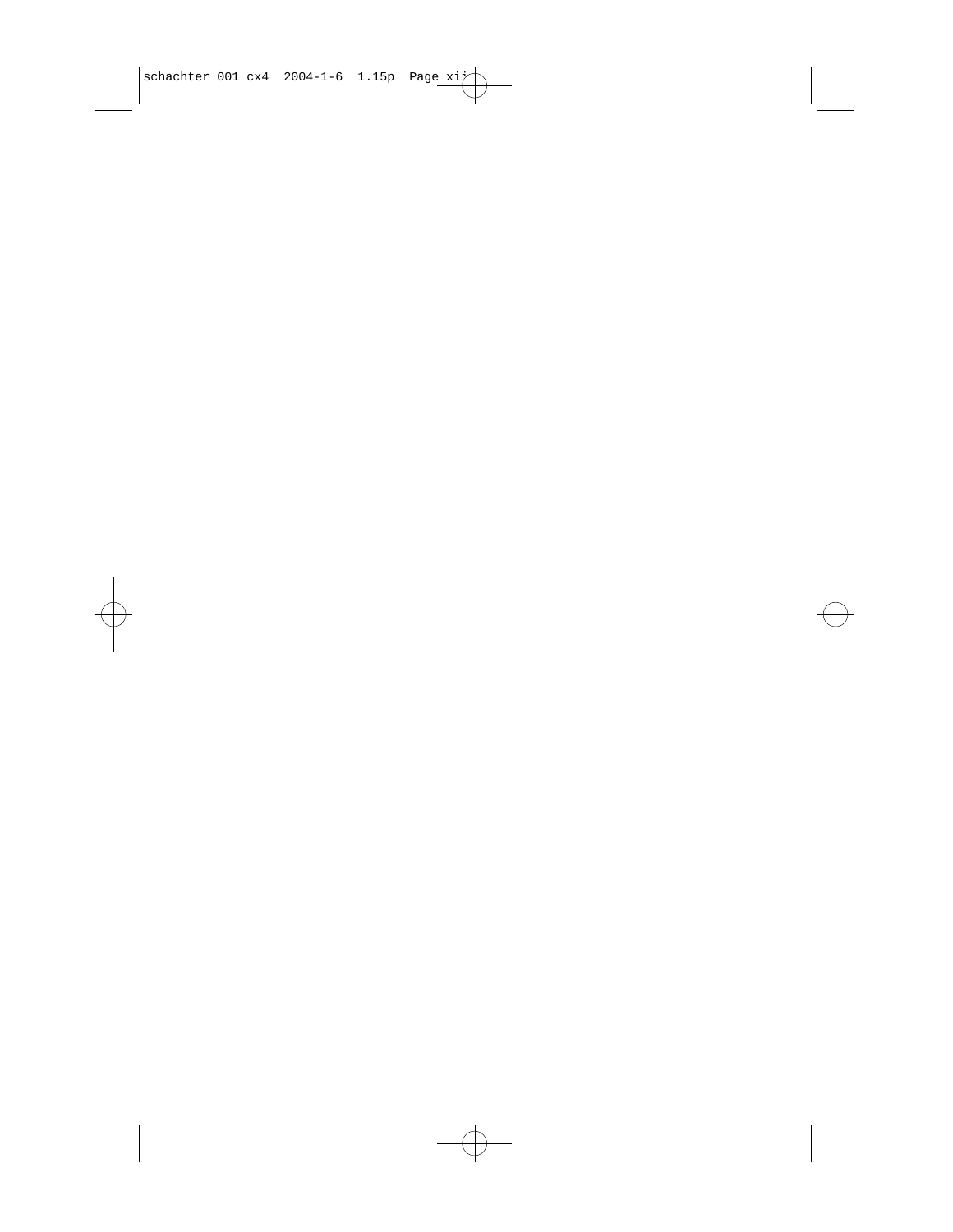**The Law Professor's Handbook**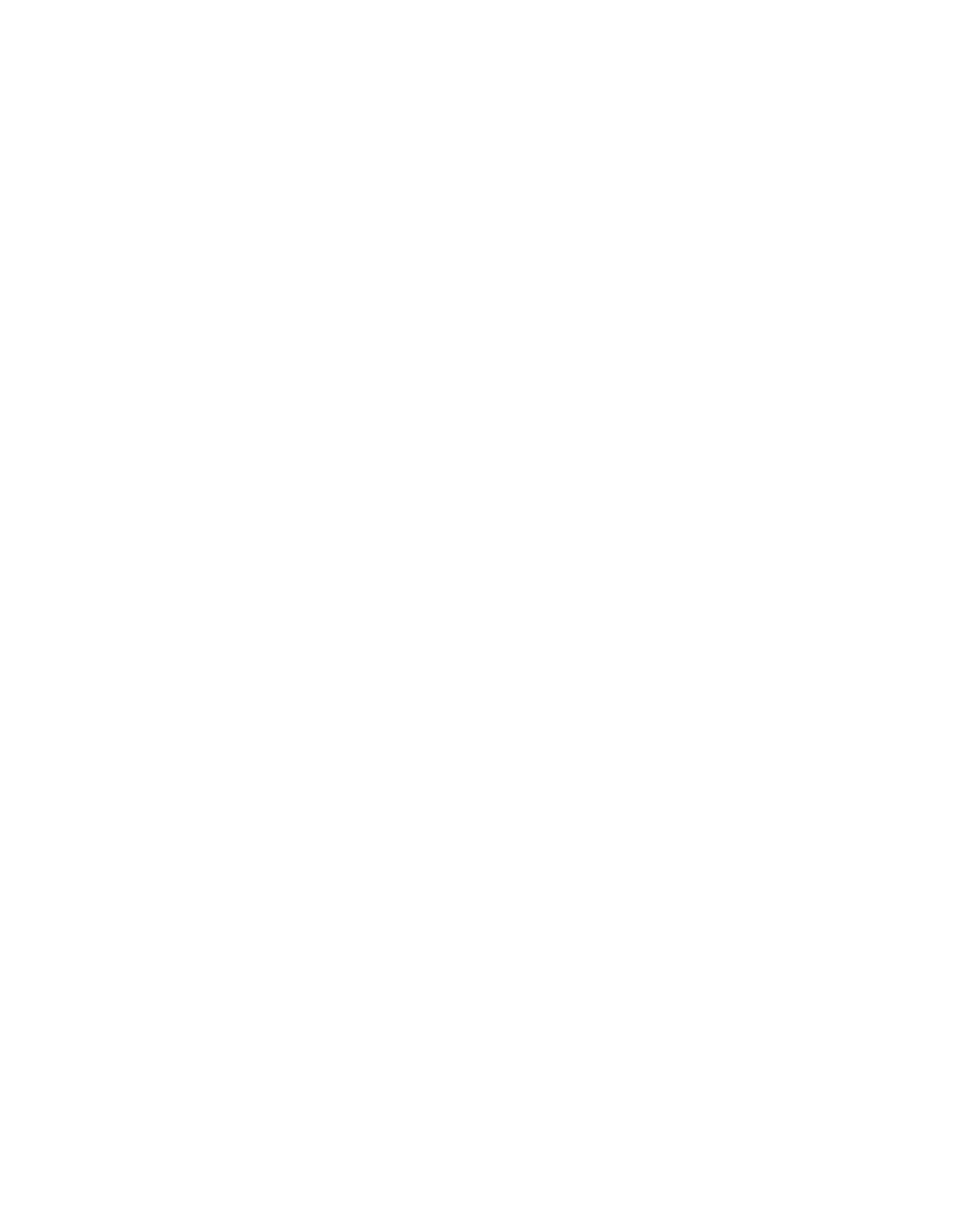### **Introduction**

What makes a professor a *teacher*? To teach is to educate, to impart knowledge, and, most importantly, to inspire. The thesaurus lists several interesting and arguably provocative words under "teach," including "advise," "brainwash," "catechize," "cram," "demonstrate," "direct," "discipline," "drill," "lecture," and "tutor."<sup>1</sup> More apt descriptions to which you might aspire include "coach," "communicate," "explain," "edify," "interpret," "imbue," "nurture," and, perhaps most significantly, "prepare." 2

"Good" teaching has been conceptualized as "a complex process that begins and ends with students. It takes into account who they are, what they already know, what interests they may already have, and what they will need to know."<sup>3</sup> Ultimately, your task transcends the mere transfer of the substantive knowledge you've acquired to your pupils. "In a sense, the real difference between being an expert in something and being an expert who teaches is showing your students how you got—and how they can get—the rabbit out of the hat."<sup>4</sup> The critical task is not to teach students to *know*, but rather to teach them to *think,* to *analyze,* to *conceptualize.* A teacher is an enabler, a catalyst for students' self-discovery.

*The Law Professor's Handbook* is designed to assist you as you transition from practitioner to professor. Simply because you've mastered a high level of substantive expertise, refined your advocacy and ne gotiation skills, and have extensive experience in analytical thinking, writing, and other scholarly pursuits, doesn't necessarily mean that you're prepared to educate others. Brian MacNamara of the John Jay College of Criminal Justice points out that "[d] octors are taught how to diagnose, lawyers are taught how to argue, and actors

<sup>1.</sup> *Roget's Interactive Thesaurus* (Lexico Publishing Group, LLC 1st ed. 2003), at <http://thesaurus.reference.com/search?q=teach>.

<sup>2.</sup> *Id.*

<sup>3.</sup> Diane M. Enerson, Director, Center for Excellence in Learning and Teaching, What is *Good Teaching? Penn State University (1997), at <http://www.psu.edu/celt/PST/intro.html>.* 4. *Id.*

<sup>3</sup>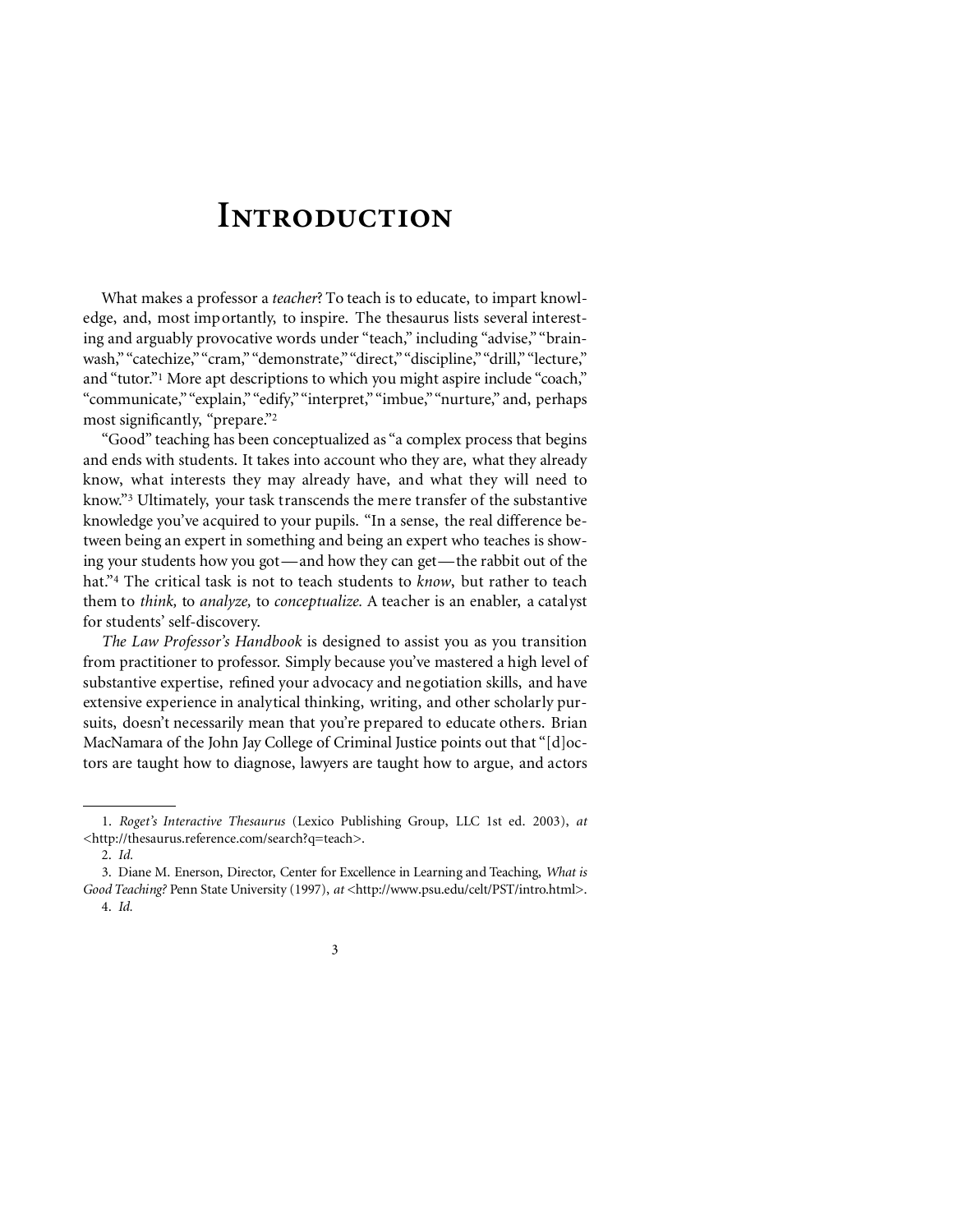are taught how to perform.... [But t] he new law professor is expected to know how to teach either by divine guidance or by virtue of having spent many years on the other side of the lectern." <sup>5</sup> Another professor notes that "[t]here is no class that one takes to learn how to teach. Sure, one can gain some degree of comfort, even mastery, over the substance of a particular area of law outside of the classroom. But it is a considerable challenge to figure out how best to convey that information and understanding to one's students. Succeeding at teaching is much more art than science...."<sup>6</sup> One university teacher candidly confessed that "teaching was exactly like sex for me—something you weren't supposed to talk about or focus on in any way but that you were supposed to be able to do properly when the time came." 7

If you're not currently embarking on a teaching career but have been engaged in the profession for some time, this *Handbook* may assist you as you reflect on your teaching techniques. Technology increasingly is playing a pivotal role in education; how might you incorporate digital media into your course? Some have concluded that "[l]ess emphasis will be placed on lecturing and greater emphasis on facilitating the education process, for example, by providing learning assistance in time patterns and modes tailored to the needs of individual students."<sup>8</sup> What fresh approaches might you consider working into your lesson plans to involve all of the members of a large class? If you've been teaching the same courses semester after semester, how might you vary your lessons a bit in order to stimulate yourself as well as your students?

This book also is designed to assist those who are joining the adjunct faculty of a law school. Synonyms for "adjunct" include "accessory," "addendum," "appendage," and "auxiliary;"<sup>9</sup> by definition, an adjunct is something that attaches as a supplementary part. As an adjunct professor, one inevitably is on the periphery of the faculty. While the pedagogical expectations are compa-

<sup>5.</sup> Brian MacNamara, *Teaching Law Teaching*, Institute for Law School Teaching, The Law Teacher (Fall 2002), *at* <http://law.gonzaga.edu/ilst/Newsletters/Fall02/macnama.htm>.

<sup>6.</sup> Robert B. Porter, *A Seneca Indian in King Arthur's Law School: Observations Along the Journey,* 7 Mich. J. Race & L. 529, 535 (2002), *at* <http://students.law.umich.edu/mjrl/>. 7. *See* Diane M. Enerson, R. Neill Johnson, Susannah Milner, Kathryn M. Plank, *The*

*Penn State Teacher II: Learning to Teach, Teaching to Learn,* Penn State University (quoting Jane Tompkins), *at* <http://www.psu.edu/celt/PST/intro.html>.

<sup>8.</sup> James J. Duderstadt, Daniel E. Atkins, Douglas Van Houweling, "The Development of Institutional Strategies," Higher Education in the Digital Age: Technology Issues and Strate*gies for American Colleges and Universities* (The Oryx Press 2002).

<sup>9.</sup> *Roget's Interactive Thesaurus* (Lexico Publishing Group LLC 1st ed. 2003), at <http://thesaurus.reference.com/search?q=adjunct>.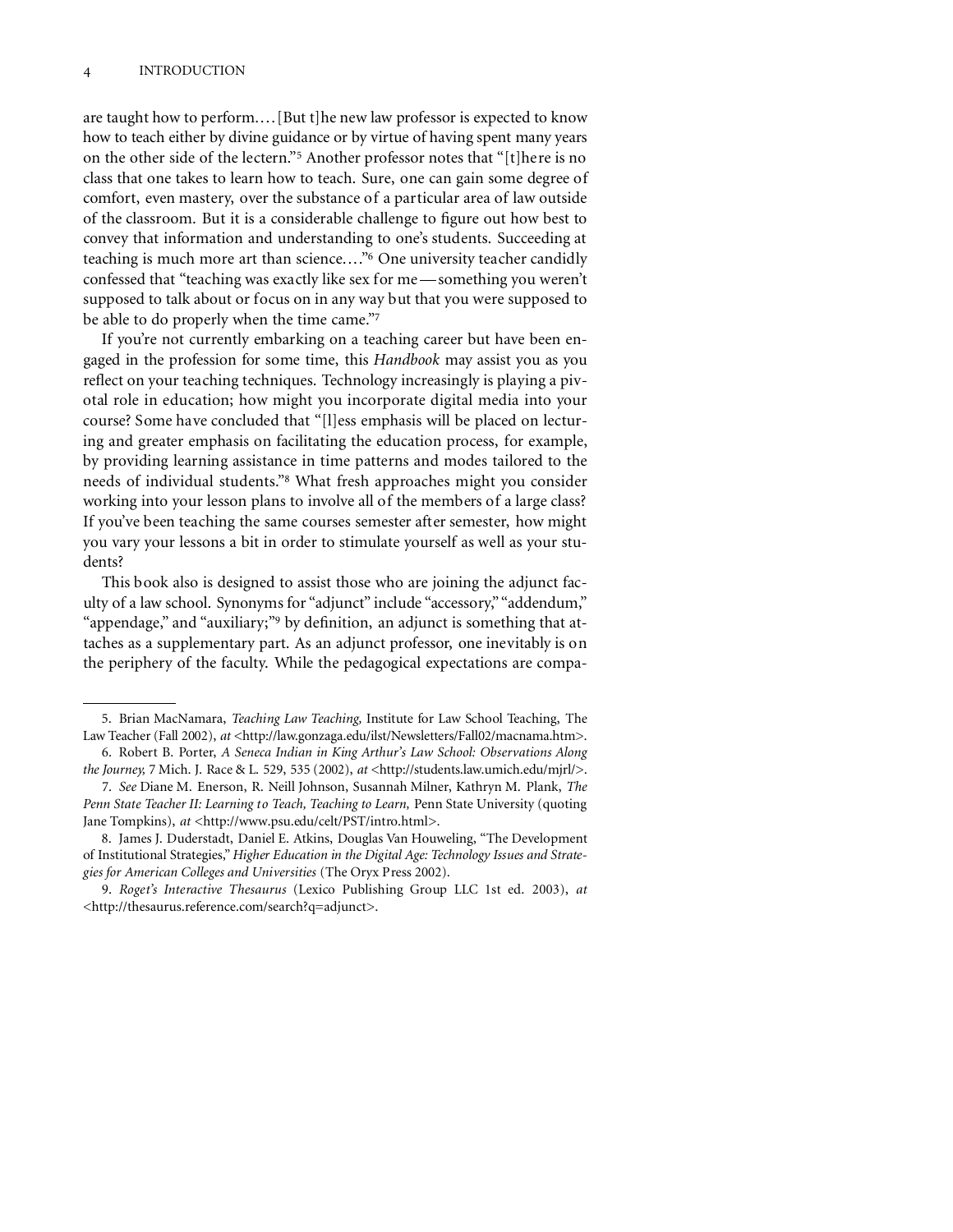rable to those imposed on the full-time teaching staff, the capacity to integrate oneself into the school's environment and transition to the task of teaching can be far more challenging. Peer support is more remote and tenuous, an on-campus presence is less frequent, and communication with administrative personnel may be merely fortuitous or the result only of more concerted effort on the part of the adjunct.

How does this *Handbook* fit in with your role as a teacher? You might consider analogizing to the task of preparing and serving a meal. The chef has already read a number of cookbooks, he's eaten at a range of restaurants and sampled several types of cuisine, and he's browsed markets and stores selling cooking equipment. He'll begin by carefully planning the meal, taking into account the utensils he'll need and the ingredients he must purchase. He'll analyze the timing so that the vegetables finish cooking before the dessert is to be served. And he'll deliberate about the guest list, the seating configuration, and ways to stimulate an interesting and lively dialogue.

In the context of teaching a law school course, you'll likewise already have acquired significant substantive expertise; you'll have read applicable statutes, caselaw, and commentary and you'll have interacted with others who practice and write in your field. Now you'll need to develop a syllabus, select a text or other materials, and possibly integrate visual or electronic media into your presentation. You'll orchestrate the timing so that the course is broken down into the appropriate number of class sessions and the pacing of each class suitably comports with the overall time-frame you've been allotted. And you'll reflect about the use of seating charts, how best to interact with and involve your students, and ways to stimulate an informative and dynamic discussion.

This *Handbook* is the *amuse bouche*. It's the morsel that a fellow (albeit parttime) chef has laid before you to entice you to prepare for the meal. It's not, to borrow a related metaphor, the meat and potatoes. It doesn't offer substantive course outlines or PowerPoint bullet points for your lectures. The *Handbook* is the prelude. It prepares you, whets your appetite, and contextualizes your teaching experience.

The *Handbook* offers information about the application process and factors to take into account in choosing amongst offers of faculty appointment. There's information about designing a course, crafting a syllabus, and choosing textual materials. If you've decided to create course materials, such as a tutorial or a Web-based book, what intellectual property laws should you consider? Before the semester even begins, it's important to reflect on the course's requirements and your grading standards so that you've established a fair and impartial system and can timely apprise students of the criteria. Might collaborative teaching approaches be appropriate for your course? Do you want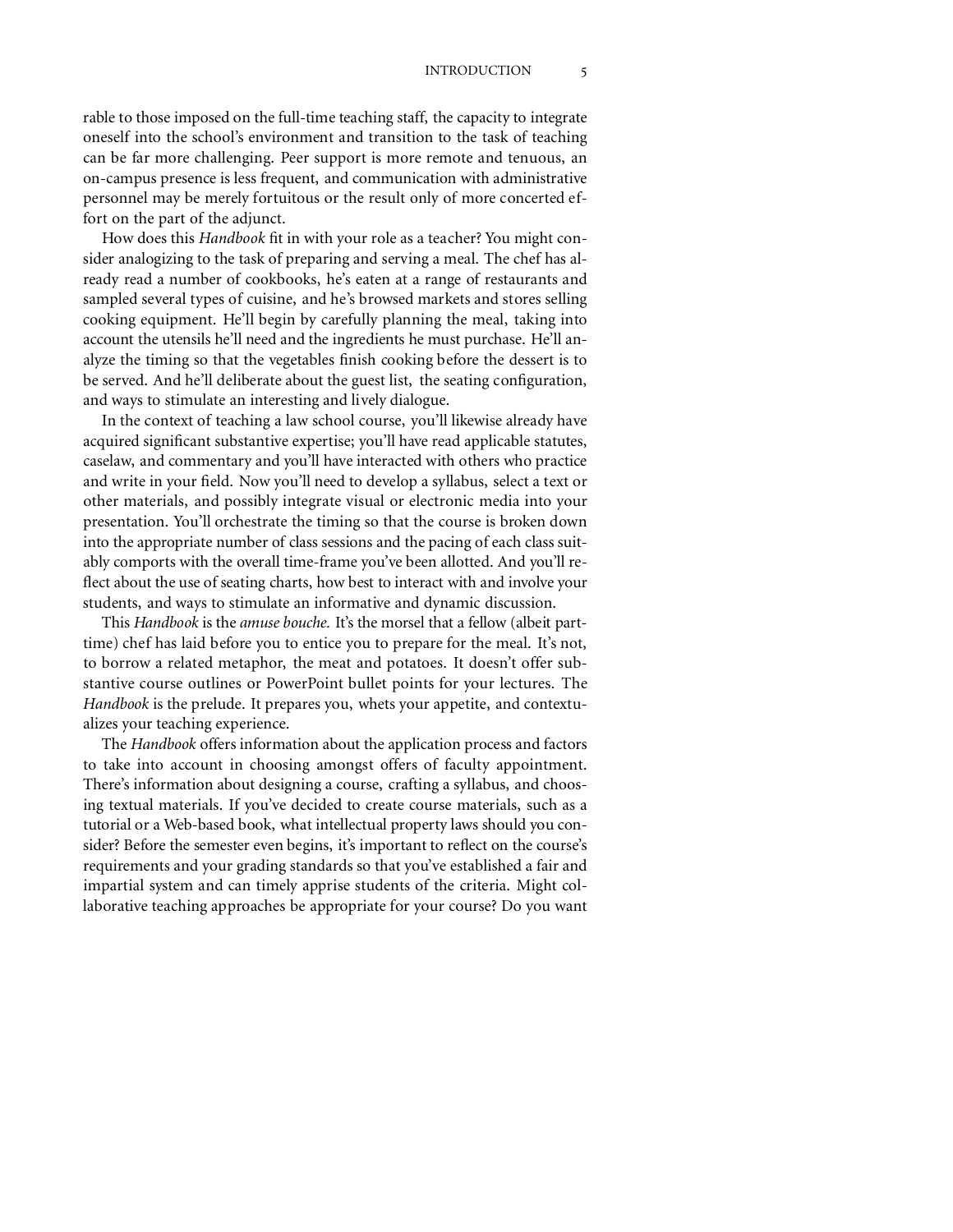to incorporate in-class lecture enhancements or perhaps utilize asynchronous or synchronous electronic methods? In addition to the Socratic method, what other pedagogical techniques might you use to stimulate student participation and manage class discussion?

If you have discretion as to the methods by which you'll evaluate students, should you use absolute or norm-referenced grading standards? How might you handle a suspected case of plagiarism? As you assume the role of a professor, how might you react sensitively to a student who is academically challenged, inattentive, experiencing personal difficulties, or seeking career advice? Where can you locate resources to help you along the way?<sup>10</sup>

In an effort to facilitate review of matters of particular interest, headings, a table of contents, and a detailed index have been included in the *Handbook*. Cross-references also have been incorporated to enable additional textual review. For instance, if you're teaching a required course and the school has mandated use of a particular evaluative technique, such as a final exam, you may decide to skip the discussion about options for course requirements. If you're in a position to select the components of class grades, however, perhaps it will help to refer to the *Handbook* for the formula for standard deviation or to review approaches for appraisal of active, but inadequately trenchant, comments from a pupil.

One of the most challenging aspects of working on this book was crafting a title. I felt quite presumptuous denoting this work a "guide" for law professors. There simply is no correct or proper way to teach; nor should there be. The diversity of teaching styles is part of what enhances education, broadens perspectives, and reminds us that there is not necessarily a clear, definitive answer to every problem and an exclusive means to acquire it.

Nor does the task of teaching law import a simple, methodological approach readily transferable from one inculcator to another. Even were educational endeavors susceptible to precise and orderly formulation, conformity would be defeated by the variations in courses' substantive material and the divergent emphases on legal methods and analytical and advocacy skills in dif-

<sup>10.</sup> References to sources in footnotes and lists of selected resources are included in the book for further investigation, but of course it would be futile even to aspire to comprehensively list all available useful sources. As this *Handbook* goes to press in late 2003, the number of informative books, web-sites, articles, and other tools continues to proliferate exponentially. Resources are not endorsed and of course no adverse inference should be drawn from omission of reference to any resource. Citational information has been included for further research purposes, but note that as to electronic resources in particular, the sponsorship, operation, and authorship of web-sites may change and content may be added, deleted, or modified.